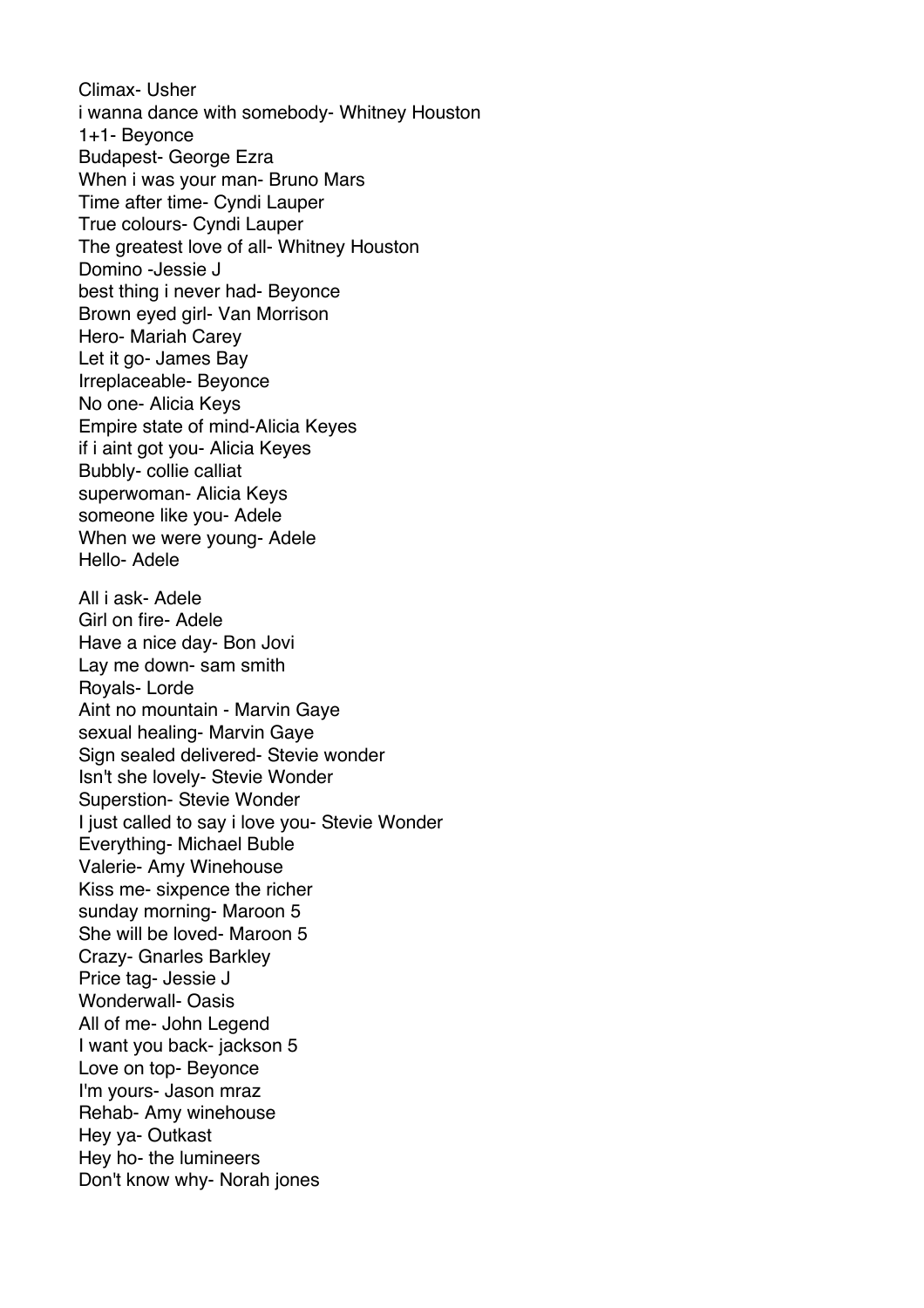Waiting for the world to change- John Mayer Lanterns- birds of Tokyo Happy- Pharrell horses- Daryl Braithwaite i won't give up- Jason mraz ill make love to you- boys to men End of the road- Boys to Men Heaven- Bryan Adams You got it bad- Usher UFO- Sneaky sound system Lucky- Jason Mraz Lover- Sonia dada The way you make me feel- Michael Jackson Man in the mirrror- Michael Jackson treasure- Bruno Mars Mercy- Duffy Fast car- tracy Chapman riptide- Vance Joy 4.5 seconds- Rihanna Take me to church- Hozier Free- rudimental Black and gold- Sam sparrow Electric Feel- MGMT Never forget you- Zara Larsson Runnin- Beyonce Hold on we're going home- Drake Halo- Beyonce I can't make you love me- Adele Make you feel my love- Adele April sun in cuba- Dragon Bad moon rising- Creedence clearwater revival Eye of the tiger- Survivior Hit me with your best shot- Pat Benator hot n cold- Katy Perry Livin on a prayer- Bon Jovi simply the best- Tina Arena Summer of 69- Bryan Adams sweet child of mine- Guns n roses Sweet home alabama- Lynryd skynyrd Teenage dirtbag- Wheatus Walkin on sunshine- Katrina and the Waves Walkin in Memphis- Marc cohn Who knew- Pink Forget you- Ceelo Girl- destiny child Emotions- Destiny Child Just the way you are- Bruno Mars At Last- Etta James Marry you- Bruno Mars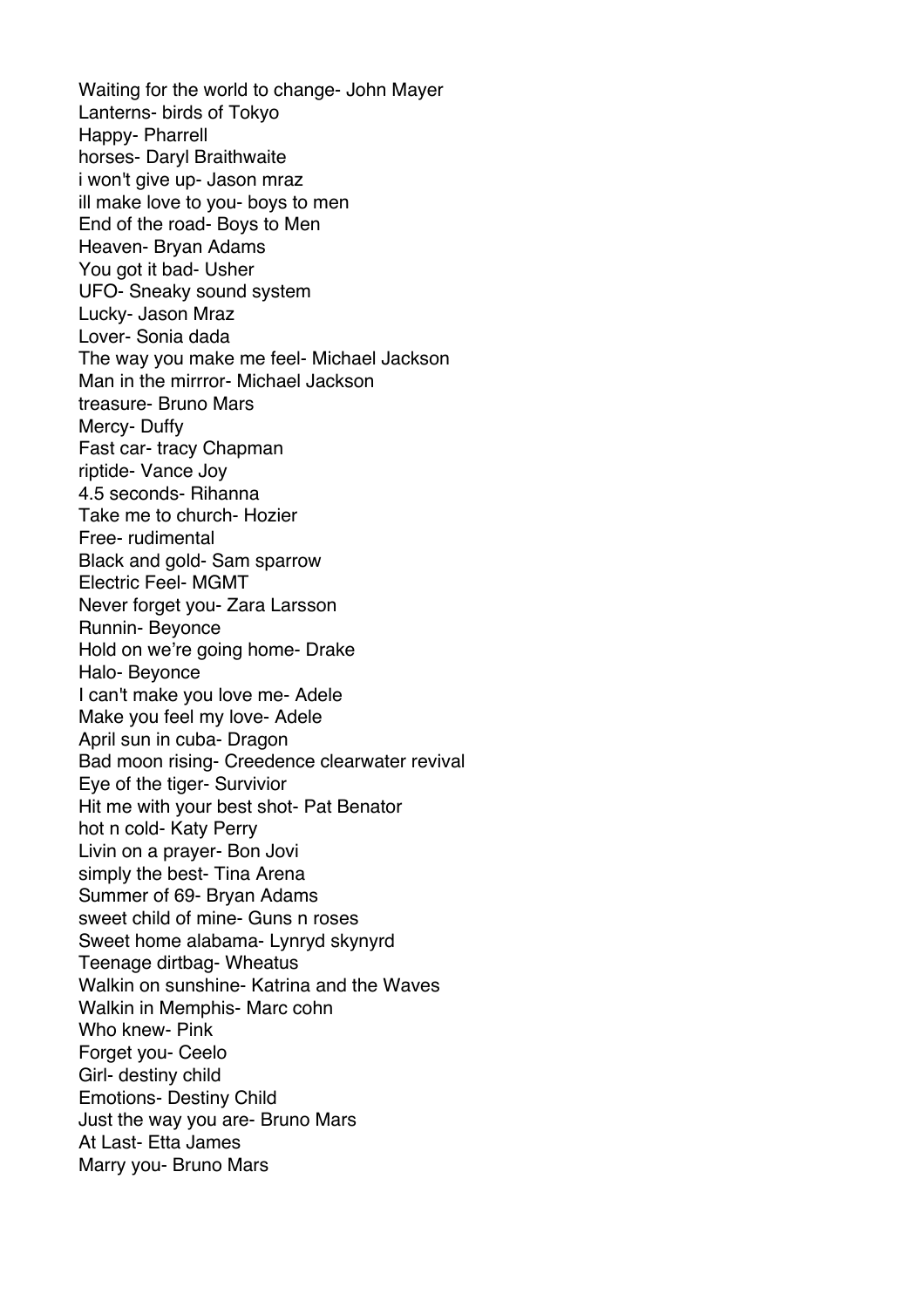imagine- John Lennon Lean on me- Bill Withers Lets get loud- JLo Next to me- Emilie Sande Read all about it- Emilie Sande Only Exception- Paramore Papa don't preach- Madonna Ordinary People- John Legend Proud Mary- Tina Turner Rollin in the deep- Adele Titanium- Sia Torn- Natalie imbruligia Umbrella- Rihanna Sex on fire- Kings of Leon Wake me up- Aloe Blacc Wake me up- WHAM We are family- Sister sledge say a little prayer- Aretha Franklin You're still the one- Shania Twain Need you now- Lady Antebellum Just a kiss-Lady Antebellum American Boy- Estelle because you loved me- Celine Dion Wind beneath my wings- Celine Dion Big girls don't cry- Fergie Breakeven- The script can't fight the moonlight- leanne rimes This Kiss- Faith hill Don't stop believing- Journey Get lucky- Daft punk Grenade- Bruno Mars Pay phone- Maroon 5 This love- Maroon 5 We found love- Rihanna California king bed - Rihanna Rude boy- Rihanna A Team- Ed sheeran I see fire- Ed sheeran Thinking out loud- Ed sheeran Photograph- Ed sheeran A thousand years-Christina perry Jar of hearts- Christina perry Absolutely Everybody- Vanessa Amerosi ABC- Michael Jackson River Deep Mountain high- Tina Turner aint no sunshine- Bill Withers Apologise- One republic Ave Maria- Beyonce Paparazzi- Lady Gaga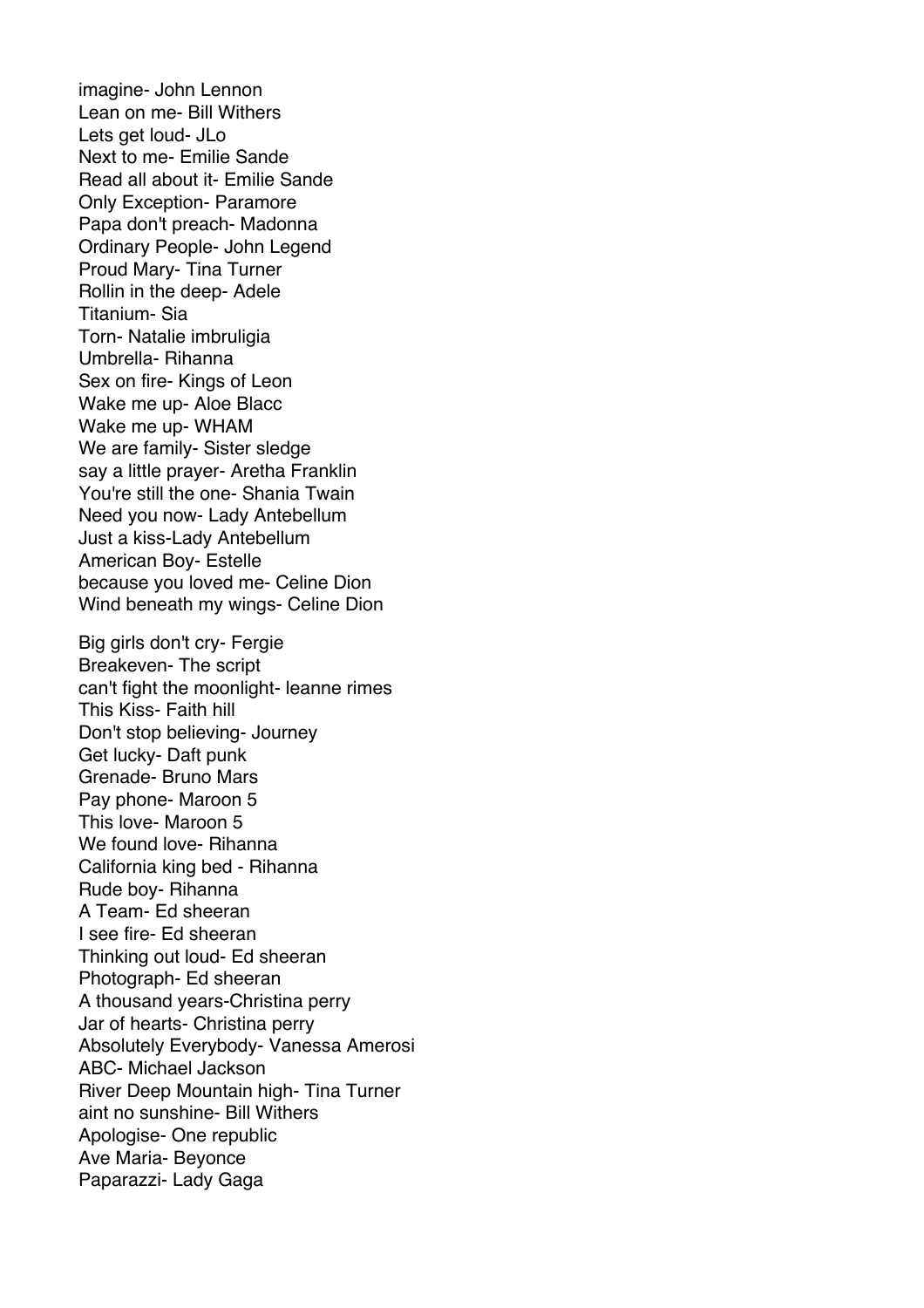Black or white- MJ Blame it on the boogie- MJ bout that bass- Meghan trainer Dear future Husband- Meghan Trainer Call me maybe- Carly are Jepson Cant help Falling in love- Elvis Dancing queen- ABBA Waterloo- ABBA Mama mia- ABBA every breath you take- Police feeling good- Michael Buble What a wonderful world- Louis Armstrong Girls just wanna have fun- Cyndi Lauper Hallelujah- Alexandra Burke I Wish- Stevie Wonder Hey soul sister- Train Marry me- Train Hey there Delilah- Plain White T's How we do- Rita Ora I don't want to miss a thing- Aerosmith Last friday night- Katy Perry Im a believer- Smash mouth Im like a bird- Nelly Furtado I will survive- Gloria Gaynor Let it be- Beatles Locked out of heaven- Bruno Mars LOVE- Frank Sinatra Man i feel like a Woman- Shania Twain Moon River- Audrey Hepburn My girl- The temptations My guy- Mary Wells Natural woman- Aretha Franklin Rather be- Clean Bandit Roar- Katy Perry How will i know- Whitney Houston Stay with me- Sam Smith Lay me down- Sam smith stain Alive- Beegees Summertime sadness- Lana del ray Tears in Heaven- Eric Clapton time of your life- Green day Sorento Moon- Tina Arena Chains- Tine Arena Love yourself- Justin Bieber Sorry- Justin Bieber Lay it all on me- Rudimental

7 Years- Lukas Graham Never be like you- Flume One Call away- Charlie puth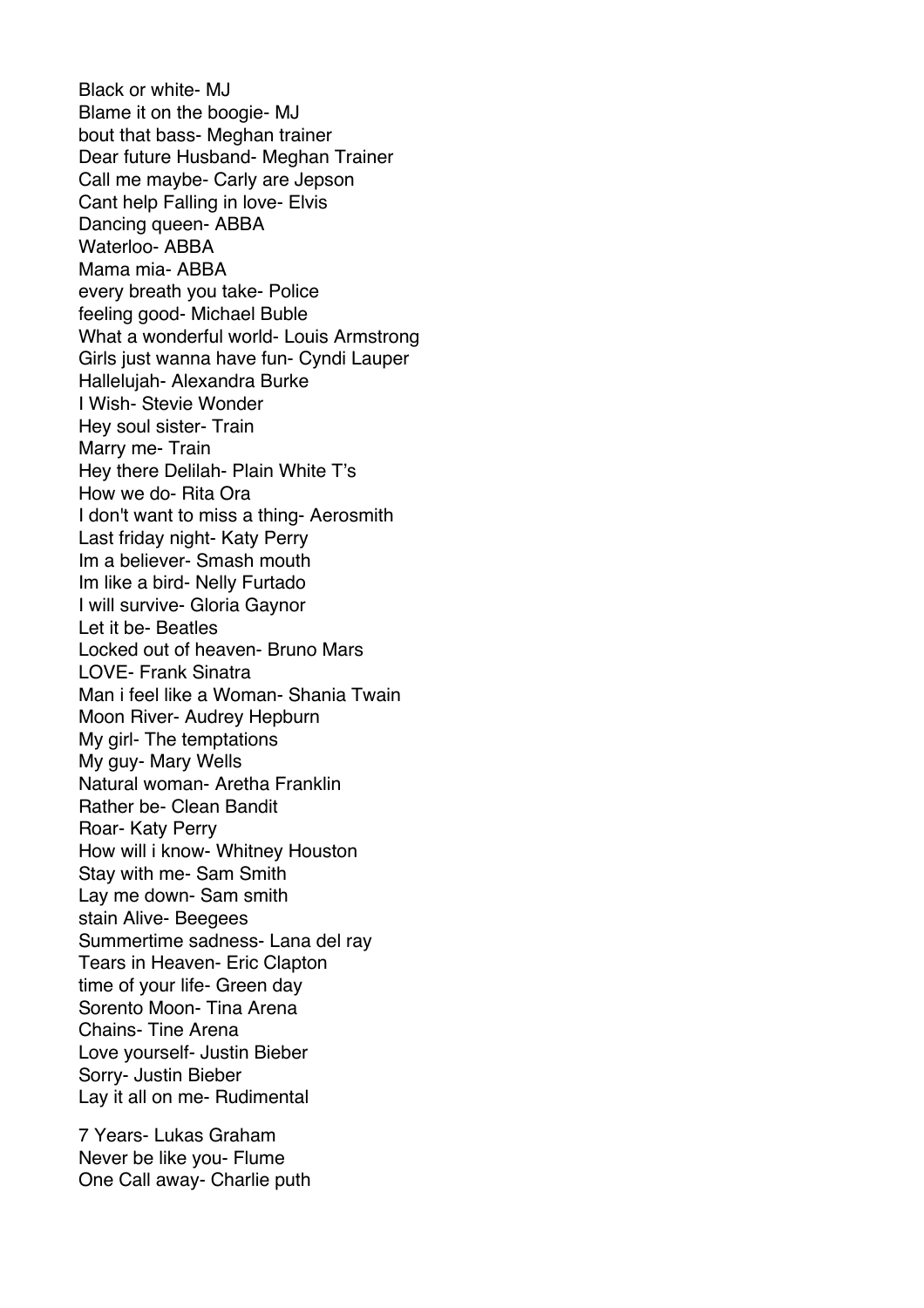Here- Alessia Cara Wild things- Alessia Cara Exs and ohs- Elle King Stitches- Shawn Mendes Flashlight- Jessie J heaven is a place on earth- belinda Carlisle se

| 500 miles The Proclaimers   | The Proclaimers       |
|-----------------------------|-----------------------|
| Autumn in New York          | Ella Fitzgerald       |
| <b>Autumn Leaves</b>        | Elle Fitzgerald       |
| Better be home soon         | Oasis                 |
| Big Yellow Taxi 2           | <b>Counting Crows</b> |
| Build Me Up Buttercup 2     | Foundations           |
| California Dreaming         | Mamas and papas       |
| Can't Buy Me Love           | The Beatles           |
| Downtown                    | Tony Hatch            |
| Dream a little dream        | Ella Fitzgerald       |
| Georgia on my mind          | Ella Fitzgerald       |
| <b>Get Back</b>             | The Beatles           |
| Hard Day's Night, A -       | The Beatles           |
| Hello, Goodbye              | The Beatles           |
| Hey Jude                    | The Beatles           |
| Hotel California 2          | The Eagles            |
| How high the moon           | Ella Fitzgerald       |
| I Saw Her Standing There    | The Beatles           |
| I still call Australia home |                       |
| Khe Sanh - Cold Chisel      | Cold Chisel           |
| King Of The Road            | Roger Miller          |
| Kiss From A Rose - D        | Seal                  |
| Let It Be                   | The Beatles           |
|                             |                       |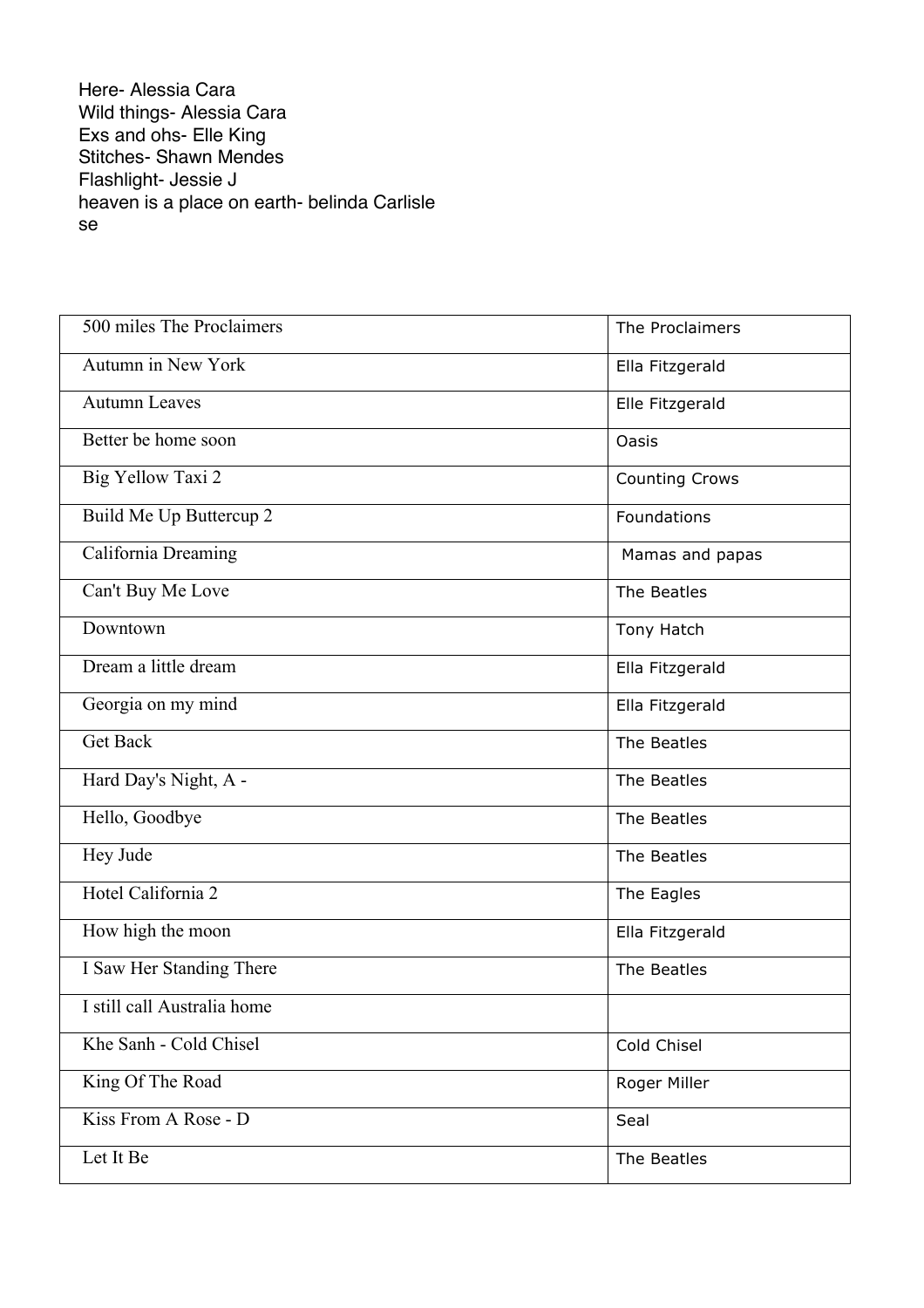| Love for Sale                     | Ella Fitzgerald        |
|-----------------------------------|------------------------|
| Love Me Do                        | <b>Beatles</b>         |
| Love Me Tender 1                  | <b>Elvis Presley</b>   |
| Never tear us apart               | Inxs                   |
| One After 909                     | The Beatles            |
| Piano Man - C                     | <b>Billy Joel</b>      |
| Pretty Woman 1                    | Roy Orbison            |
| Red Red Wine                      | <b>UB40</b>            |
| Return to sender                  | <b>Elvis Presley</b>   |
| Route 66                          | <b>Bobby Troup</b>     |
| Rum to paradise                   | The Choirboys          |
| <b>Stuck In The Middle</b>        | <b>Stealers Wheel</b>  |
| Sway                              | Michael Buble          |
| Sweet Caroline                    | Neil Diamond           |
| Take It Easy                      | The eagles             |
| <b>Twist and Shout</b>            | The Beatles            |
| Unchained Melody 66bpm            | The Righteous Brothers |
| Under the boardwalk               | The Drifters           |
| Up town girl                      | <b>Billy Joel</b>      |
| Yesterday                         | The Beatles            |
| Your song                         | Elton John             |
| You're the one that i want 108bpm | Grease                 |
| You're so vain 105bpm             | Carly Simon            |

| Carnvival is over  | - The seekers |
|--------------------|---------------|
| Eagle Rock         | - Daddy cool  |
| I am woman         | - Helen Reddy |
| Original Sin       | - INXS        |
| I love rock n roll | - Joan Jett   |
| Stand by me        | - Ben E King  |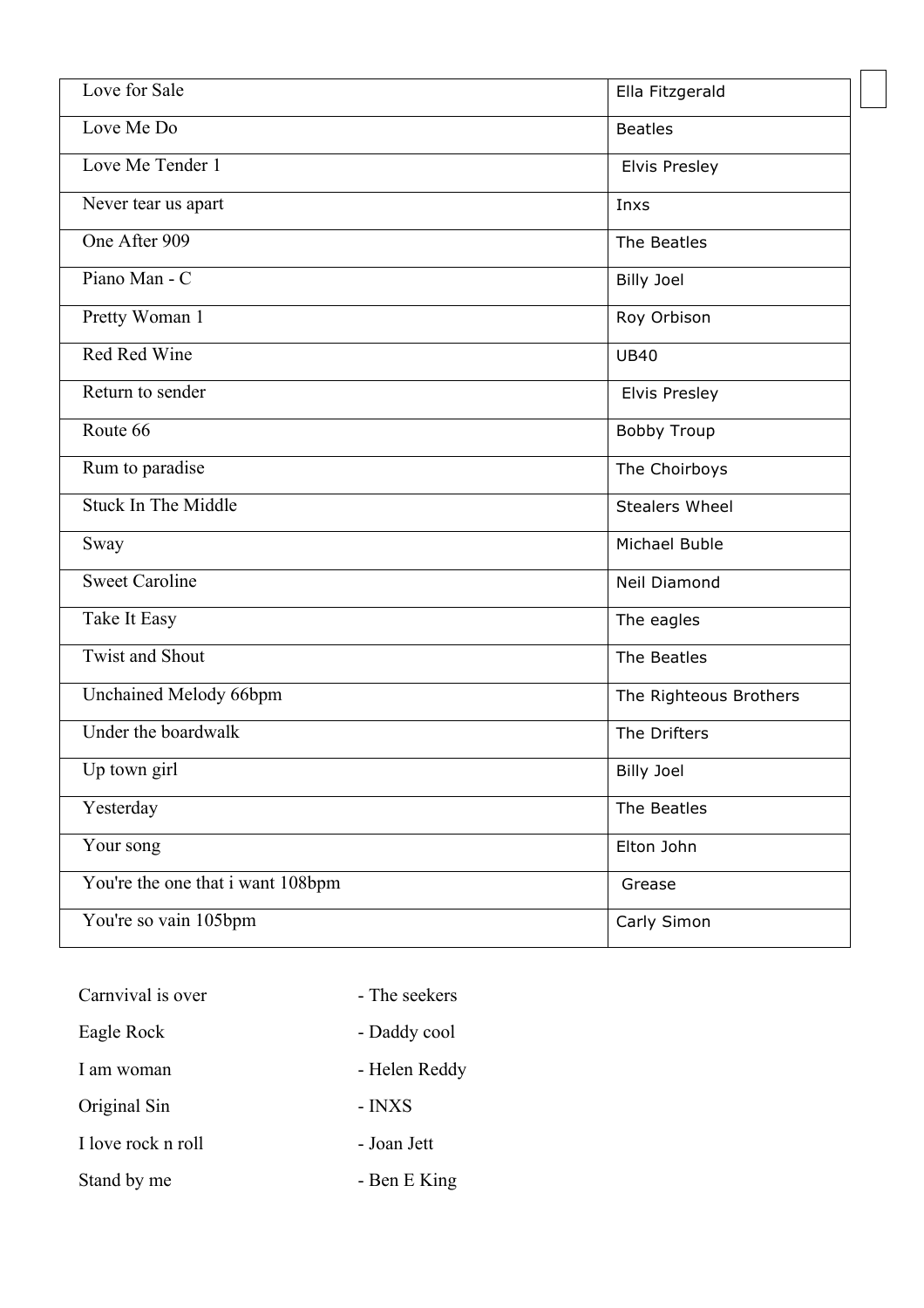| Tainted love                   | - Soft cell              |
|--------------------------------|--------------------------|
| All star                       | - Smash mouth            |
| Another one bites the dust     | - Queen                  |
| Crazy little thing called love | - Queen                  |
| We are the champions           | - Queen                  |
| Down under                     | - Men at work            |
| Don't dream its over           | - Crowded House          |
| Throw you arms around me       | - Hunters and Collectors |
| To her door                    | - Paul Kelly             |
| My island home                 | - Warumpi band           |
| The voice                      | - John Farnham           |
| Fall at your feet              | - Crowded house          |
| Need you tonight               | - INXS                   |
| Most people I know             | - Billy Thorpe           |
| Before too long                | - Paul Kelly             |
| Reckless                       | - Australian Crawl       |
| Solid rock                     | - Goanna                 |
| Somebody that I used to know   | - Gotye                  |
| Pleasure and pain              | - devinyls               |
| Flame trees                    | - Cold chisel            |
| Friday on my mind              | - The easy beats         |
| Girl you'll be a woman soon    | - Neil diamond           |
| American pie                   | - Don maclean            |
| Another brick in the wall      | - Pink floyd             |
| Can't take my eyes off you     | - Frankie vallie         |
| Dumb things                    | - Paul Kelly             |
| <b>Folsom prison blues</b>     | - Johnny Cash            |
| <b>Ring of fire</b>            | - Johnny cash            |
| Have you seen the rain         | - CCR                    |
| Horse with no name             | - America                |